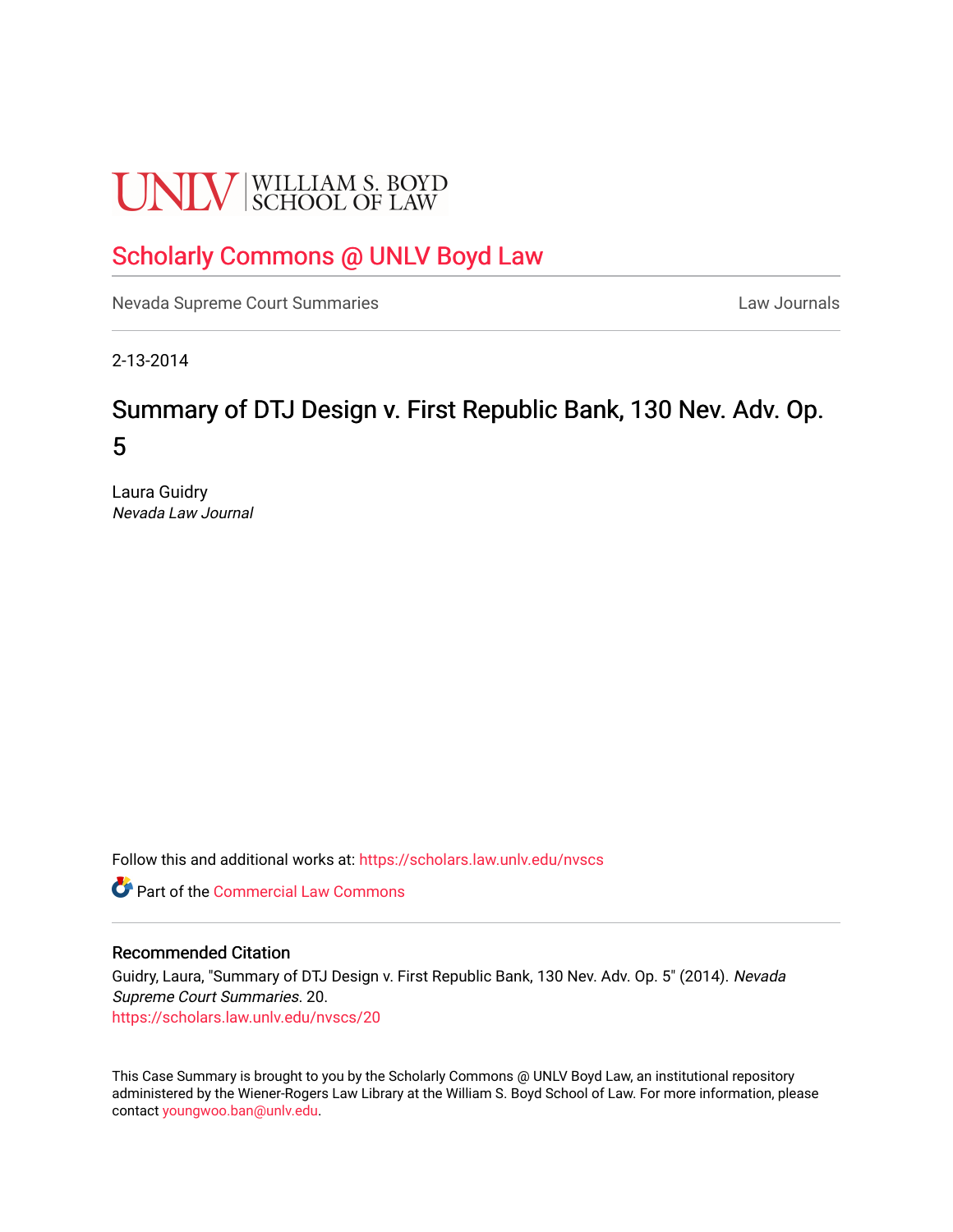*DTJ Design v. First Republic Bank*, 130 Nev. Adv. Op. 5 (Feb. 13, 2014)<sup>1</sup>

#### CONSTRUCTION LAW: FOREIGN FIRM REGISTRATION

#### **Summary**

The Court determined one issue: whether NRS 623.349(2) and NRS 623.357 mandate a foreign architectural firm be registered in Nevada in order to bring or maintain an action in Nevada.

#### **Disposition**

Regardless of whether a foreign firm employs a registered architect, NRS 623.349(2) and NRS 623.357 mandate that the firm be registered in Nevada in order to maintain an action on the firm's behalf.

#### **Factual and Procedural History**

In 1998, Thomas W. Thorpe a professional architect of Downing, Thorpe & James Design, Inc. (DTJ), an architectural firm incorporated in Colorado, pursued reciprocity to practice in Nevada. He submitted an Application for Architect Registration and an Application for Registration of a Business and Firm Name Approval to the State Board of Architecture (the Board). The Board approved Thorpe's individual application but did not receive or approve DTJ's application to practice in Nevada.

In 2004, DTJ was contracted to provide architectural services for subdivision owned by Prima Condominiums, LLV (Prima). First Republic Bank granted Prima a \$14 million loan secured with a deed of trust on the Bergamo building. First Republic required an assignment of DTJ's architectural drawings concerning the Bergamo building on the condition DTJ was fully paid for serviced finished to date. Prima defaulted on payments and DTJ recorded a mechanic's lien against the property in July 2008. Since First Republic purchased the property, DTJ sued First Republic for lien priority and unjust enrichment. The district court concluded DTJ is barred from continuing an action against First Republic for not being properly registered in Nevada. DTJ now appeals the district court granting of summary judgment.

#### **Discussion**

### *The district court properly concluded that DTJ was barred from maintaining its action against First Republic*

Under NRS Chapter  $623^2$ , DTJ was required to plead and prove that it was properly registered in order to seek compensation from First Republic. Thus, NRS 623.349's registration requirements apply to foreign architectural firms like DTJ.

 <sup>1</sup> By Laura Guidry.